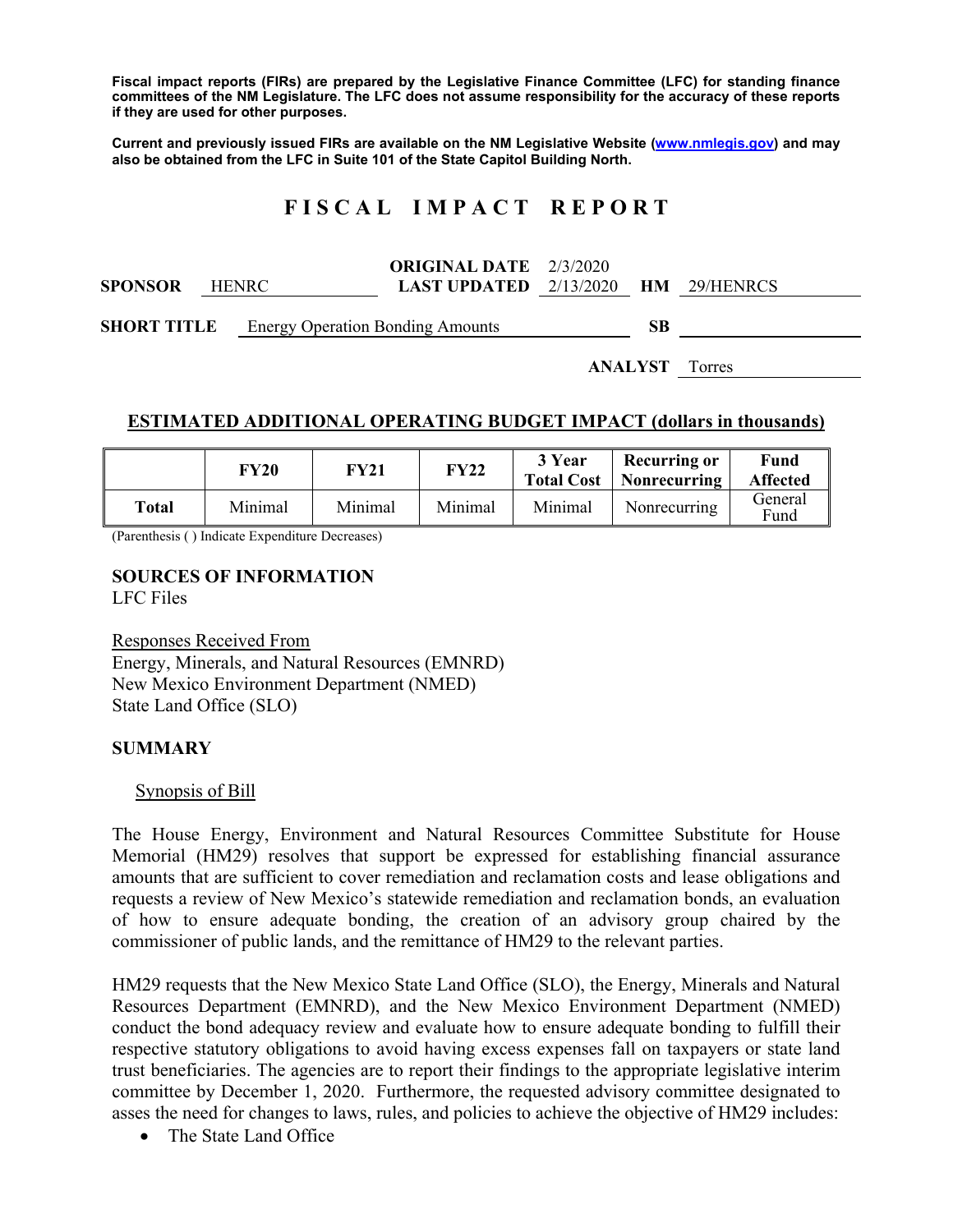#### **House Memorial 29/HENRCS – Page 2**

- The Oil and Conservation Division of EMNRD
- The Department of Environment (NMED)
- Affected stakeholders, including representatives of large and small oil and gas prducers, midstream operators, other energy operators, environmental and conservation advocacy organizations, and interested members of the public.

# **FISCAL IMPLICATIONS**

Responding agencies reported that the study will require expenditure of existing operating budget funds at a manageable level, given existing budgets.

# **SIGNIFICANT ISSUES**

The Energy, Minerals, and Natural Resources Department highlights the following:

Under the Oil and Gas Act, every person who operates an oil, gas or service well is required to provide financial assurance to EMNRD to assure that the well is properly plugged and abandoned. NMSA 1978, §70-2-14. Under the Surface Mining Act, coal mines must provide performance bonds to cover all requirements under the Act and the permit including reclamation. NMSA 1978, §69-25A-13. Under the Mining Act, a uranium mine would be required to provide financial assurance covering all requirements of the permit including reclamation. NMSA 1978, §69-36-7(Q). EMNRD does not issue permits or hold financial assurance for energy generation facilities.

HM29 points out the failure of federal agencies to update their bonding requirements. EMNRD does regularly review its financial assurance rules to determine if changes are necessary. In 2018, EMNRD revised its financial assurance rules for oil and gas wells to increase the amounts for both single well bonds and blanket bonds. 19.15.8 NMAC.

The requirement that EMNRD conduct a bond adequacy review related to energy production and infrastructure, evaluate how to ensure adequate bonding, and to report their findings to the appropriate legislative interim committee by December 1, 2020 places a strict timeline to address a large and complex review.

The State Land Office notes the following issues:

As noted in the proposed memorial, multiple state agencies are tasked with ensuring adequate bonding protection for energy and extraction related activities on public and private lands. The state land office (SLO) holds surety bonds in connection with its management of 9 million acres of surface land and 13 million acres of mineral estate throughout New Mexico, which includes over 30,000 active leases and rights-of-way involving a broad variety of economic activities, including agriculture, oil and gas development, renewable energy, saltwater disposal, mining, and other business development and infrastructure. The Energy, Minerals, and Natural Resources Department (EMNRD) receives bonds in connection with its regulation of mining, oil and gas activities, produced water disposal, and its clean energy programs. Further, the environment department (NMED) has a mission to protect and restore the environment for future generations.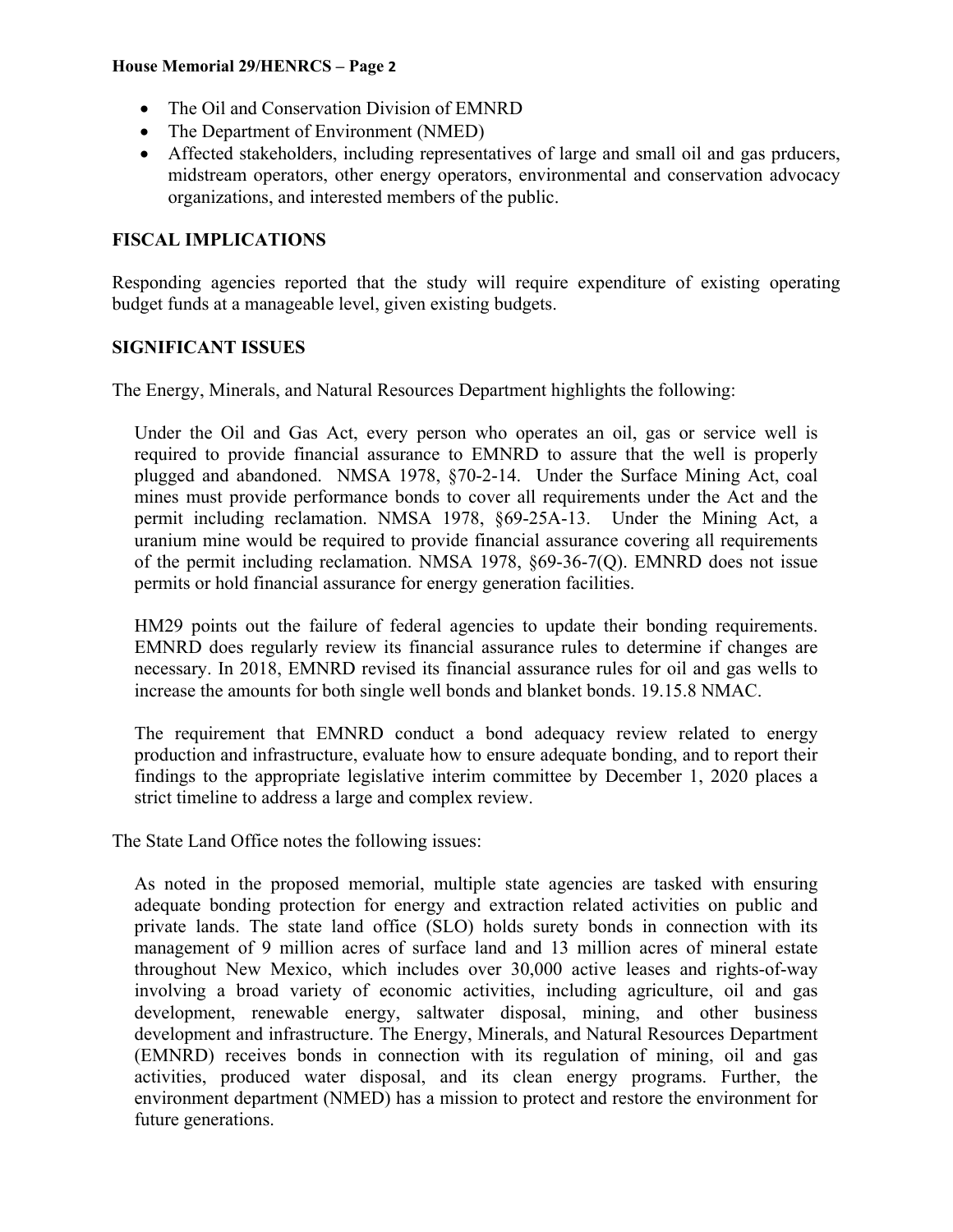Because fidelity or surety bonds can be an effective way to ensure that the persons engaged in energy and extraction-related activities perform their obligations to reclaim the land and remediate surface and subsurface contamination and thereby help prevent or reduce losses to taxpayers and beneficiaries, bonds should be set at amounts that provide sufficient financial assurance to prevent remediation and compliance costs—such as the costs of remediating sites and removing infrastructure—from falling on taxpayers or state land trust beneficiaries.

The SLO has collected the following information relevant to financial assurances:

- There are over 57,000 active oil and gas wells and over 64,000 inactive wells statewide, of which 14,060 active oil and gas wells and 17,686 inactive oil and gas wells are located on state trust lands. The "inactive" well count provided by OCD includes plugged, temporarily abandoned, new/not yet drilled wells, and dry holes. Statewide, there are approximately 2,700 wells that are on the Inactive Well List, which indicates that the wells are not plugged, and are not in approved temporary abandonment status.
- The average cost in New Mexico to plug a well is \$28,318 per well, and the cost to remediate contamination associated with a single lease can range from \$5 thousand to millions of dollars depending on the extent of contamination.
- When an operator goes out of business or does not have financial means or bonding in place to remediate a site, the wells may eventually become orphaned or abandoned. OCD reports that the number of orphaned and abandoned wells throughout New Mexico is 711, of which only 43 have been plugged. OCD's annual report cites that they only have the capacity to plug 27 orphaned wells a year.
- OCD bond requirements are generally limited to plugging and abandonment costs, in an amount that varies depending on the number of wells per operator, with the maximum amount set at \$250 thousand for over 100 wells.
- Outside of bonding, the plugging of orphaned wells is currently managed through the OCD Restoration Fund, which is funded by a tax on oil and gas operators to pay for plugging orphaned wells. This fund is currently budgeted at approximately \$5 million, which is inadequate considering the number of wells needed to be plugged and remediated is over 700. The uses of this fund are stated in rule, and in pertinent parts are limited to reclaiming and plugging abandoned wells and restoring and remediating abandoned well sites and associated plugging facilities. In the past, the fund has been used for purposes such as paying salary and benefits for OCD staff. Funds were also reverted to the general fund to cover gaps in state funding. If this practice continues, this fund will continue to be an insufficient source for restoration of oil and gas sites and infrastructure.
- Current state land office bonding requirements require a maximum bond of \$25 thousand, which may cover an unlimited number of oil and gas and minerals leases, as well as most rights of way and business leases, and most other types of leases issued on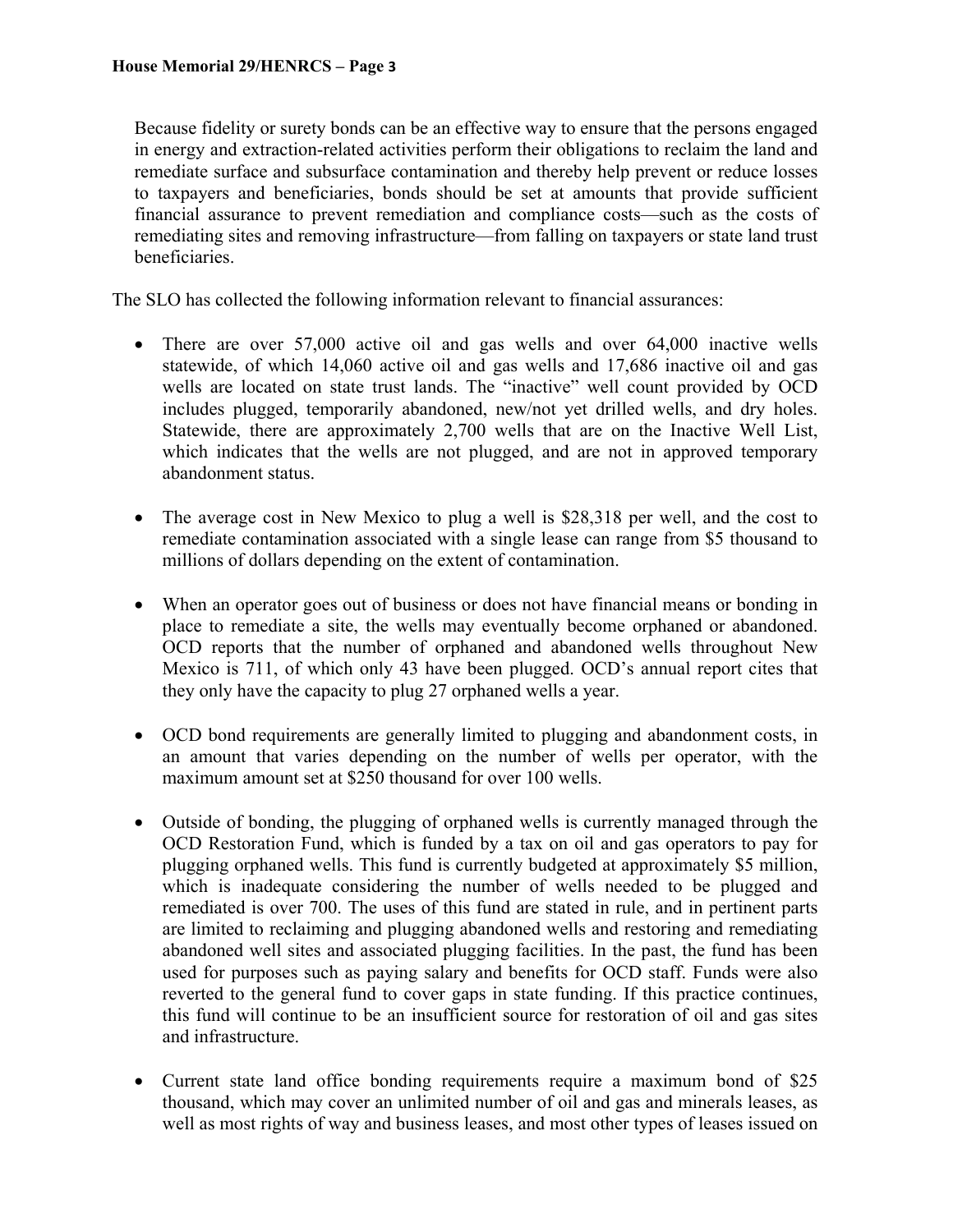#### **House Memorial 29/HENRCS – Page 4**

state land statewide to a single lessee.

- The state land office has pulled one bond for a produced water spill in Lea County. This spill occurred 5 years ago and still has an estimated cleanup cost of over \$600 thousand. The bond that was pulled only covered \$10 thousand of the cost to clean up the contamination.
- There are instances where the state land office is able to identify spills or contamination and consult with companies to initiate plans for remediation. In most cases, companies choose to pay out of pocket, because the existing bonds will not cover the cost.
- The state land office Restoration and Remediation Fund (NMSA 1978, § 19-1-11) was created by the Legislature in 2017. The purpose of the state land office's Restoration and Remediation Fund is to provide funding to address surface damage, watershed, forest or grassland restoration and remediation projects (illegal dump sites, contaminated sites, etc.) on state trust lands. As a condition of using the fund, the state land office must attempt to recover the costs of remediation projects from any liable parties. The balance of the non-reverting fund ranges between \$1-2 million, but it depends on how much money the state land office generates each year through nonroyalty income (1 percent from the Land Maintenance Fund earnings go to the fund each year).
- This fund is paid for through the earnings that would otherwise go to public schools, universities and hospitals. When money from the fund is spent for contaminated site cleanup, the result is less funding for beneficiaries. With nine million acres of state trust land throughout the state, the balance of the fund is inadequate to provide resources to both finance projects that are needed to restore the health of the land as well as cover the remediation needs.
- The existing exposure for plugging inactive well sites on state lands alone is over \$5 million dollars, and the cost of remediating these sites would cost additional unknown millions of dollars.
- There are over 10,000 miles of hydrocarbon, produced water, fresh water, carbon dioxide, and nitro sulfide pipelines in rights of way throughout the state, and the existing exposure for decommissioning pipelines and remediating rights of way on state lands alone is hundreds of millions of dollars.

In a September 2019 report the U.S. government accountability office (GAO) reviewed whether bonding inadequacies existed as to federal lands managed by the U.S. bureau of land management and found that oil and gas bond amounts largely have not been updated in 40 years or more, and fail to serve their intended purpose. The GAO recommended that bond minimums be raised to more closely reflect actual remediation and reclamation costs.

The GAO estimated a minimum reclamation cost of \$20 thousand per site and a maximum cost of \$145 thousand per site. Extended onto all existing oil and gas infrastructure on federal land, the minimum clean-up cost would be \$46 million and the